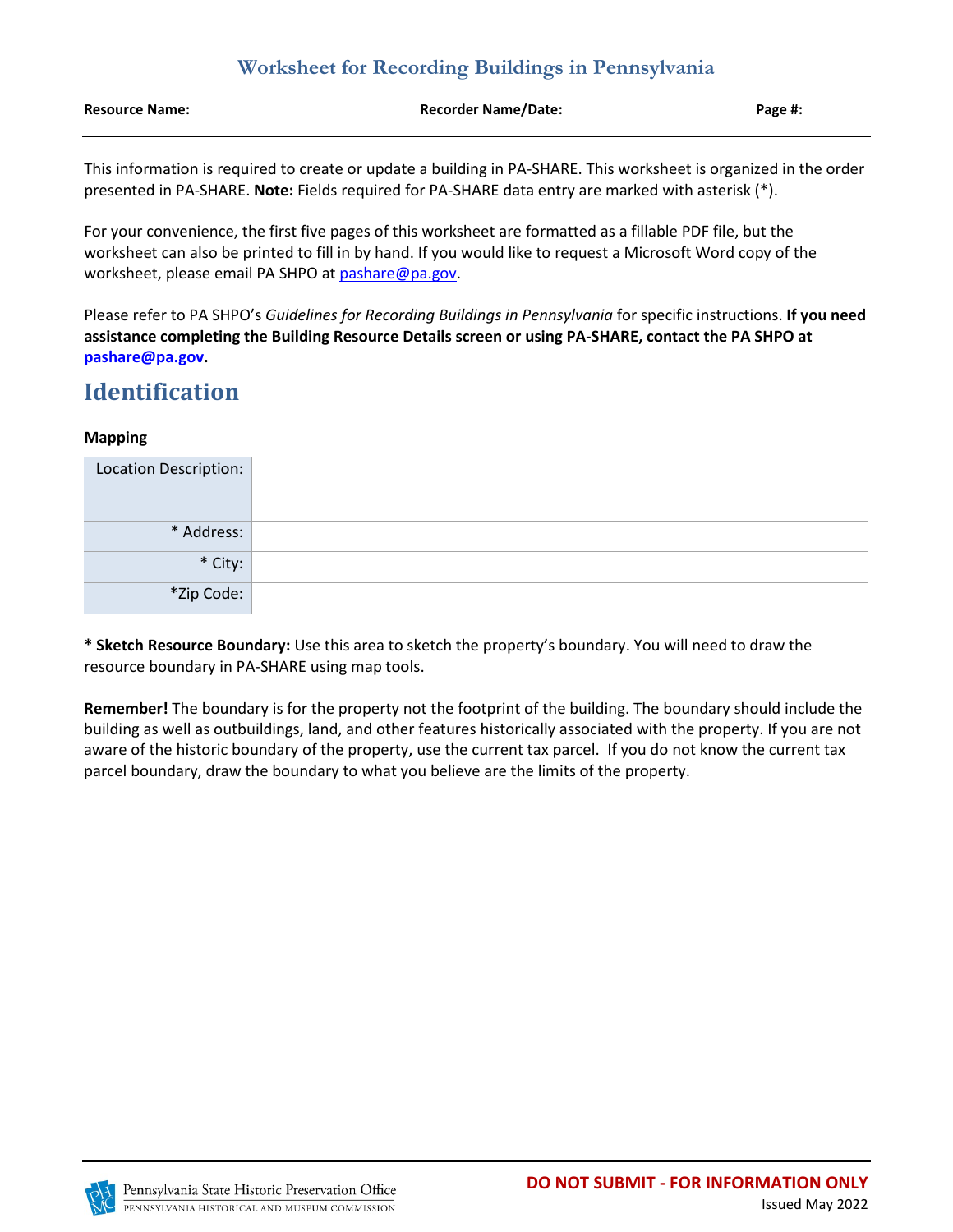**Resource Name: Recorder Name/Date: Page #:**

### **\* Photographs**

Copy and paste these charts on new pages if needed. The same information is required for photographs is they are uploaded individually to PA-SHARE or included as a PDF attachment. **NOTE: Uploading one photograph and providing the rest in a PDF attachment is the preferred option.**

| * Name/Title:  |  |
|----------------|--|
| * Description: |  |
| * Photo Date:  |  |

### **Location Information**

| County:                        | This will be automatically filled in based on the address you entered in PA-<br>SHARE. |
|--------------------------------|----------------------------------------------------------------------------------------|
| Municipality:                  | This will be automatically filled in based on the address you entered in PA-<br>SHARE. |
| <b>Boundary Description:</b>   |                                                                                        |
| <b>Boundary Justification:</b> |                                                                                        |

## **Summary Information**

Refer to the Guidelines for Documenting and Evaluating Buildings for instructions and selecting the best terms.

| * Resource Name -<br>Historic:      |                              |
|-------------------------------------|------------------------------|
| * Resource Name -<br>Current:       |                              |
| Approximate Number of<br>Resources: |                              |
| * Resource Classification:          | <b>Building or Structure</b> |
| * Historic Function(s):             |                              |
| Particular Use(s):                  |                              |
| * Current Function(s):              |                              |
| Particular Use(s):                  |                              |
| * Foundation Material(s):           |                              |
| * Wall Material(s):                 |                              |

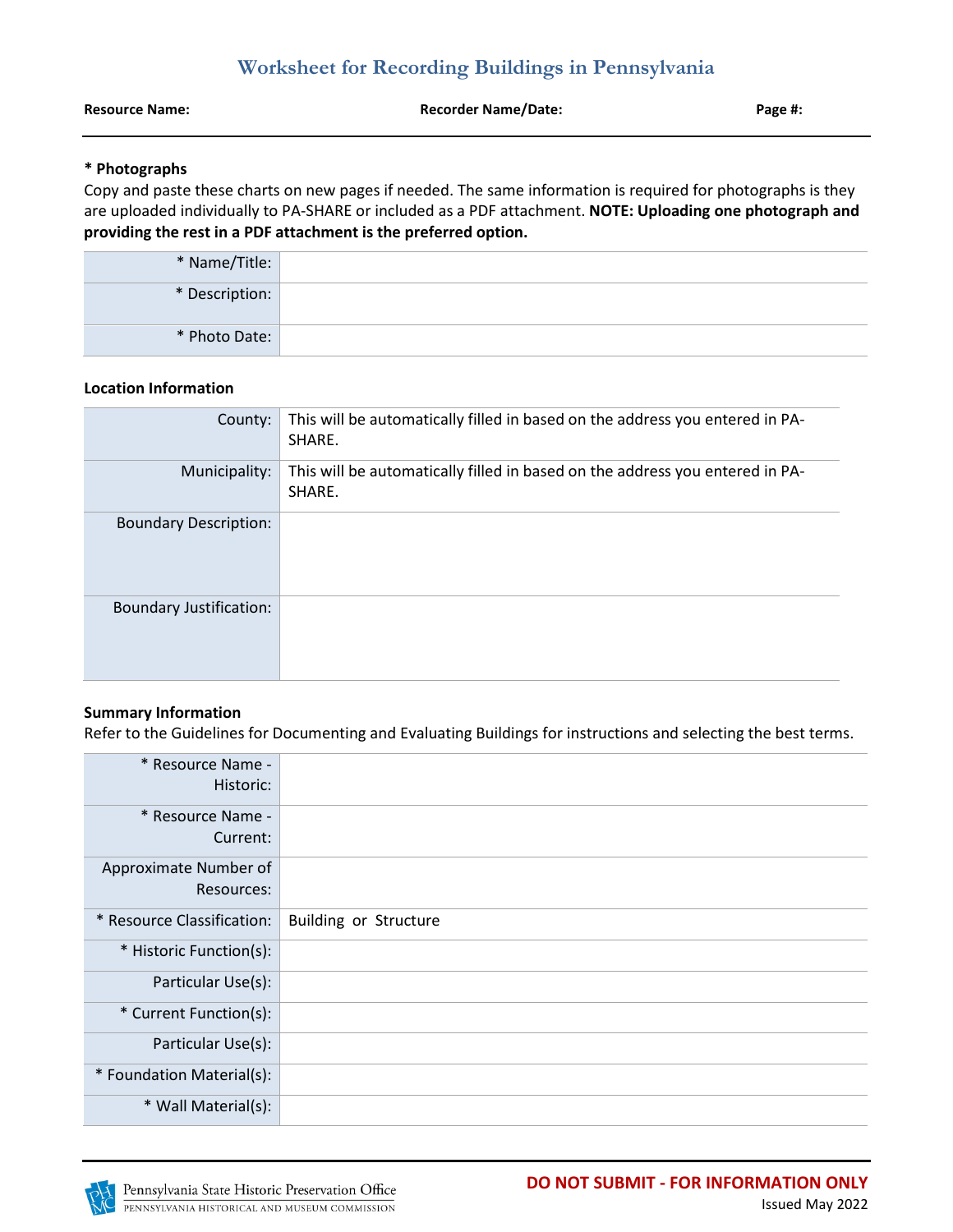| <b>Resource Name:</b>           | <b>Recorder Name/Date:</b> |              | Page #:                                                                |                        |
|---------------------------------|----------------------------|--------------|------------------------------------------------------------------------|------------------------|
| * Roof Material(s):             |                            |              |                                                                        |                        |
| * Architectural Style(s):       |                            |              |                                                                        |                        |
| * Owner Category:               |                            |              |                                                                        |                        |
| * Year Built:                   |                            |              | * Date Type:                                                           | Circa, Exact, or Range |
| <b>Basis for Dating:</b>        |                            |              |                                                                        |                        |
| <b>Tax Parcel Number:</b>       |                            |              | Tax Parcel Year:                                                       |                        |
| Stories:                        | Bays:                      |              | Rooms Deep:                                                            |                        |
| Window Type(s):                 |                            |              |                                                                        |                        |
| Window Material(s):             |                            |              |                                                                        |                        |
| Designer Type:                  |                            |              |                                                                        |                        |
| Designer:                       |                            |              |                                                                        |                        |
| Builder:                        |                            |              |                                                                        |                        |
| Small scale feature(s):         |                            |              |                                                                        |                        |
| Outbuilding Type(s):            |                            |              | See next section to capture information about one or more outbuildings |                        |
| Landscape Feature(s):           |                            |              |                                                                        |                        |
| <b>Building Floorplan Type:</b> |                            |              |                                                                        |                        |
| <b>Building Roof System:</b>    |                            |              |                                                                        |                        |
| * Recording Reason:             |                            |              |                                                                        |                        |
| <b>Recording Date:</b>          |                            |              | Date Type:                                                             | Circa, Exact, or Range |
| Recorder<br>Recommendation:     | Eligible or                | Not Eligible |                                                                        |                        |
| Justification:                  |                            |              |                                                                        |                        |
| * Recorder Contact:             |                            |              | This will be automatically filled in based on your PA-SHARE profile.   |                        |

### **Outbuildings**

Copy and paste these charts on new pages if needed.

| Outbuilding Type(s):         |  |
|------------------------------|--|
| Is Contributing?   Yes or No |  |
| Description:                 |  |

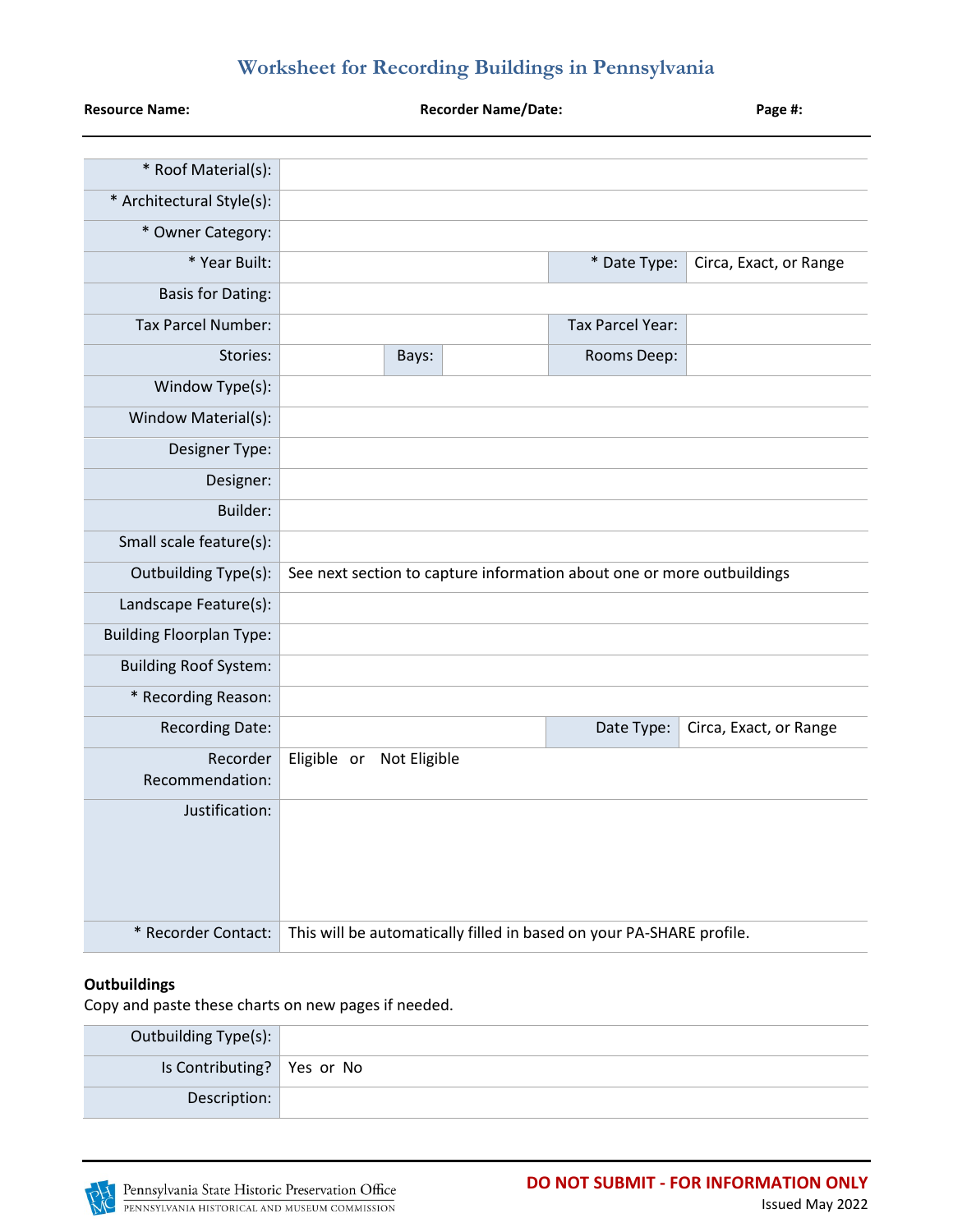| <b>Resource Name:</b>        | <b>Recorder Name/Date:</b> |            | Page #:                |
|------------------------------|----------------------------|------------|------------------------|
|                              |                            |            |                        |
| Year Built:                  |                            | Date Type: | Circa, Exact, or Range |
| Predominant Material:        |                            |            |                        |
|                              |                            |            |                        |
| Outbuilding Type(s):         |                            |            |                        |
| Is Contributing?             | Yes or No                  |            |                        |
| Description:                 |                            |            |                        |
| Year Built:                  |                            | Date Type: | Circa, Exact, or Range |
| <b>Predominant Material:</b> |                            |            |                        |

# **Evaluation**

If you are submitting this building for a Determination of Eligibility (DOE), you must complete the Evaluation section of the PA-SHARE Building Resource Details screen and provide, as attachments, two narratives: one for the building's physical description and one for the building's history and significance. This information helps the PA SHPO evaluate the resource for listing in the National Register of Historic Places.

### **Significance**

| Summary of Significance:     | You can write a summary or copy and paste the summary paragraph from the<br>History and Significance narrative. |
|------------------------------|-----------------------------------------------------------------------------------------------------------------|
| Criterion/a:                 | A B C D                                                                                                         |
| Area(s) of Significance:     |                                                                                                                 |
| Period(s) of Significance:   |                                                                                                                 |
| Level of Significance:       | State<br>National<br>Local                                                                                      |
| Criterion/a Consideration:   | A B C D E F G                                                                                                   |
| <b>Associated Event:</b>     |                                                                                                                 |
| Associated Individual:       |                                                                                                                 |
| <b>Cultural Affiliation:</b> |                                                                                                                 |
| <b>Ethnic Affiliation:</b>   |                                                                                                                 |

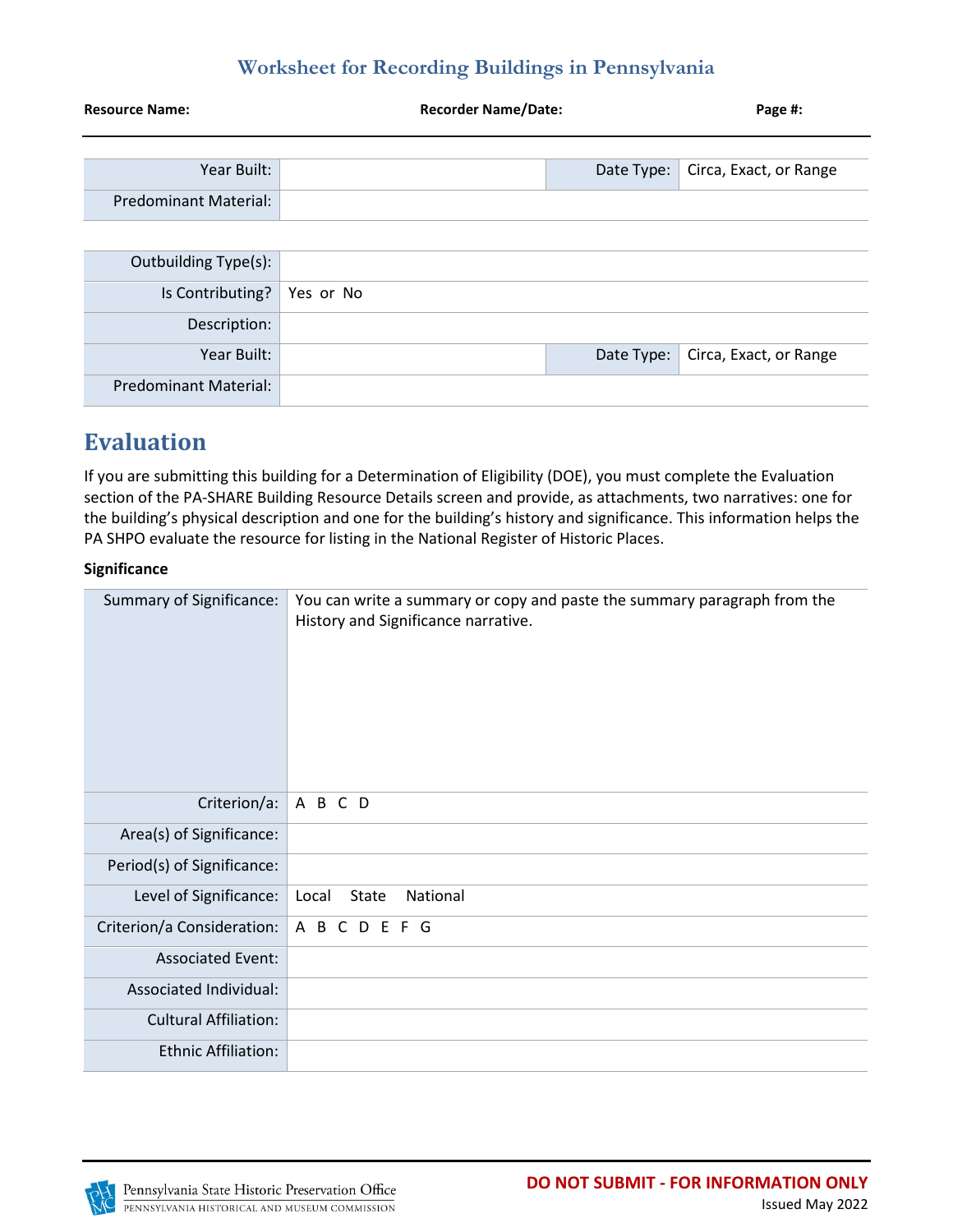| <b>Recorder Name/Date:</b><br><b>Resource Name:</b> | Page #: |
|-----------------------------------------------------|---------|

#### **Attachments**

Copy and paste these charts on new pages if needed. At a minimum, you will need to attach a narrative for the physical description and the history and statement of significance.

| * Source:         |                                                    |
|-------------------|----------------------------------------------------|
|                   | * Name/Title:   Physical Description and Integrity |
| *Attachment Type: |                                                    |
| Description:      |                                                    |

| * Source:         |                                          |
|-------------------|------------------------------------------|
|                   | * Name/Title:   History and Significance |
| *Attachment Type: |                                          |
| Description:      |                                          |

| * Source:               |  |
|-------------------------|--|
| * Name/Title: Photo Key |  |
| *Attachment Type:       |  |
| Description:            |  |

#### **Bibliographical References**

This section is intended to record any publications (articles, books, etc.) specifically about the building, not the background materials used in researching it.

| Reference Type:   |  |
|-------------------|--|
| Author:           |  |
| Year:             |  |
| Title:            |  |
| Journal:          |  |
| Publication Info: |  |
| Pages:            |  |
| Website Links:    |  |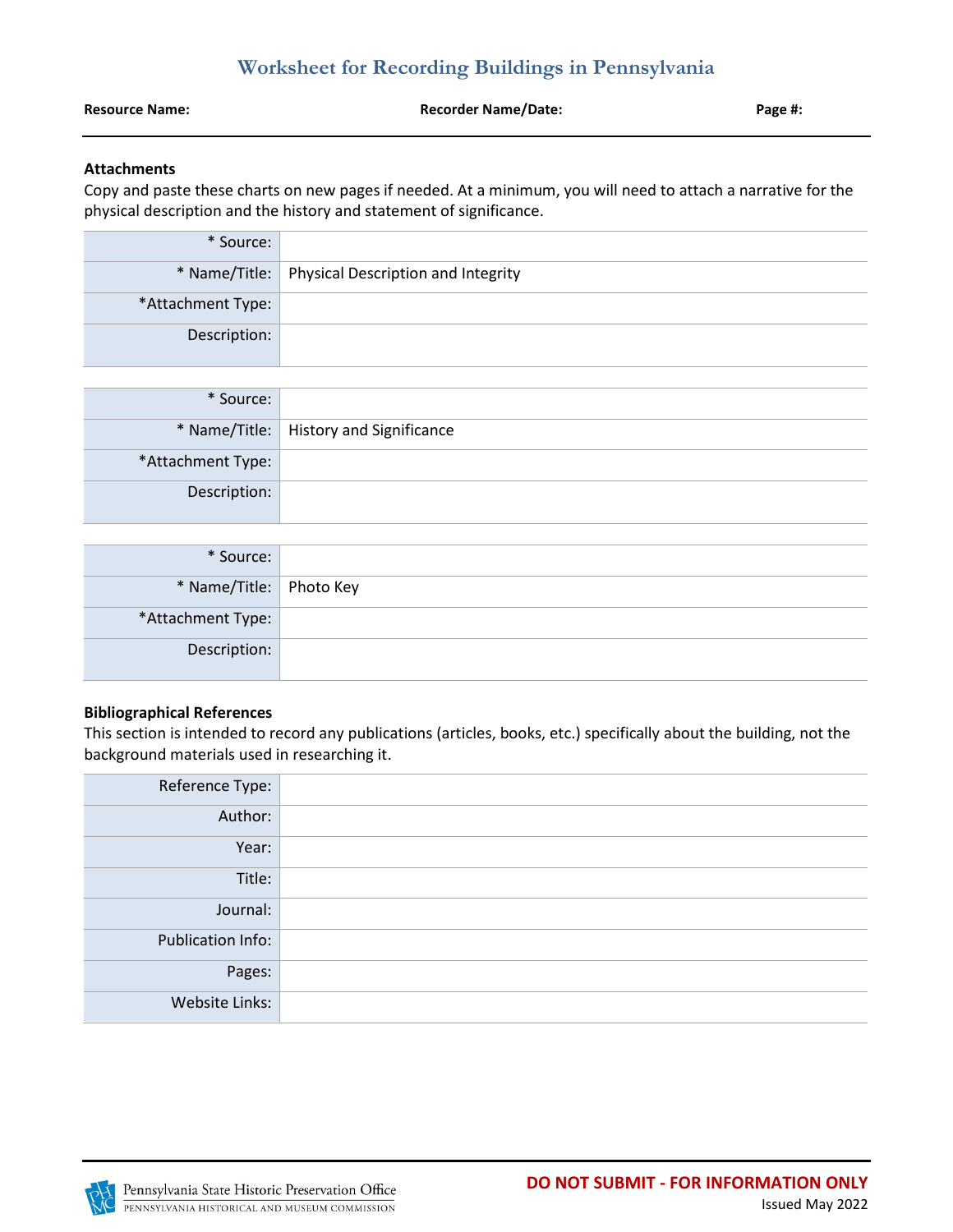**Resource Name: Recorder Name/Date: Page #:**

# **Physical Description and Integrity**

**If you are seeking a Determination of Eligibility (DOE), you must provide a narrative describing the building's physical setting, appearance, and condition.** Instructions for developing this narrative are included in the Attachments section of *Guidelines for Recording Buildings in Pennsylvania*.

The physical description is a written narrative that describes what the building looks like and its setting. It typically includes information about the property's location, siting, size, shape, materials, architectural style, construction, interior and exterior features, condition, and integrity.

Below is a suggested outline for the physical description narrative you will upload to PA-SHARE. This page is not a fillable form. You may copy and paste the suggested outline into a new Word document. Once completed, turn the Word document into a PDF and uploaded it to PA-SHARE as the physical description attachment.

**Remember to keep the narrative concise, factual, and well-organized and to reference or embed photographs, maps, and historic images.** The physical description should connect with the information you provided in the Identification section about the building's style, construction, materials, and appearance and any graphics.

**Summary Paragraph**

**Setting Description**

**Exterior Description**

**Interior Description**

**Outbuilding(s) and/or Landscape Features Description(s) (if required)**

#### **Integrity**

*Location*:

*Design*:

*Setting*:

*Materials*:

*Workmanship*:

*Feeling*:

*Association*: